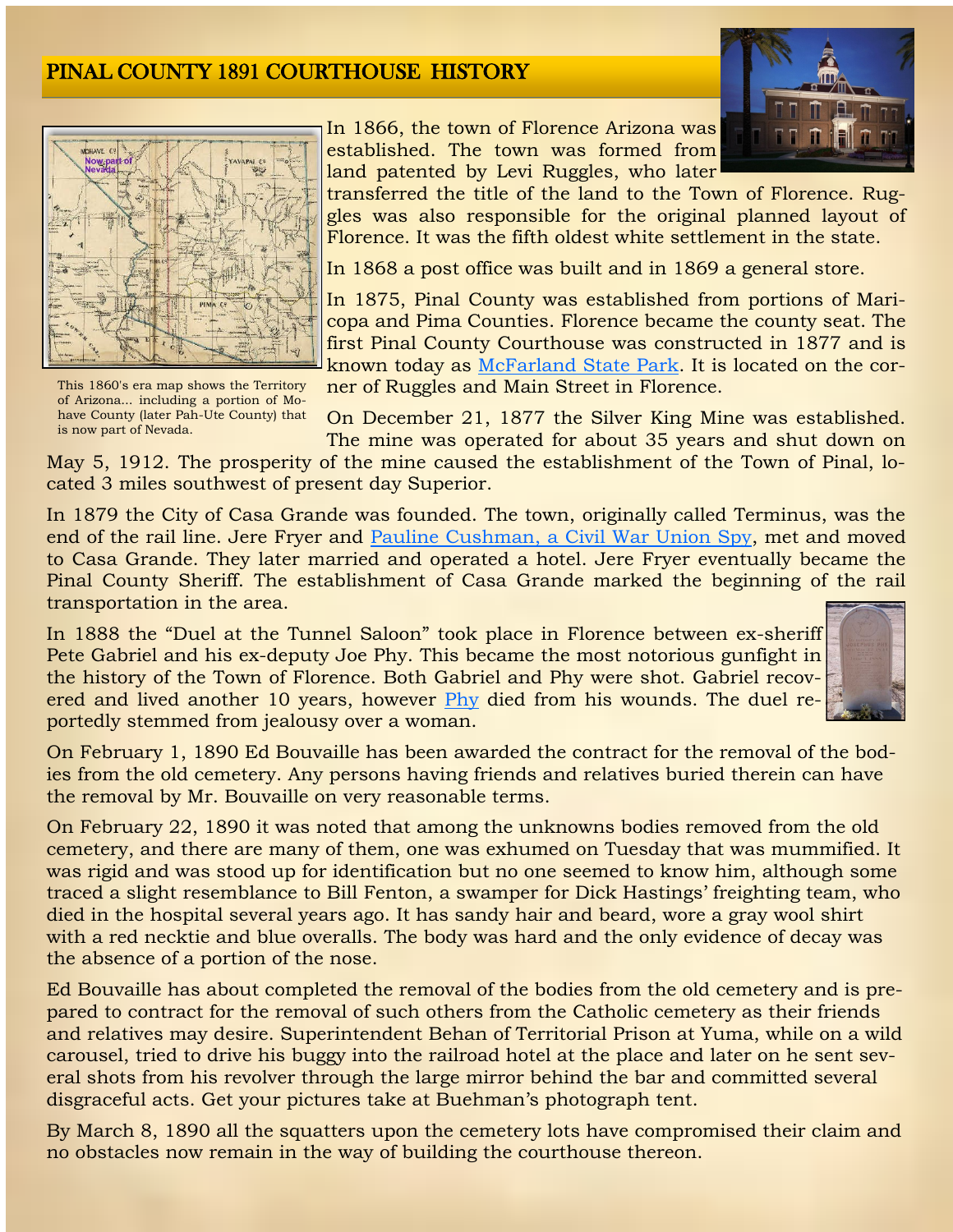



On March 22, 1890 it was reported that George Cumline Wells Fargo stage driver robbed. Wood Porter secured contract for brick for new

courthouse and Wood Porter corresponded to Attorney Georg Ohul to organize a militia.

News reports on September 20, 1890 noted that the great dome of the new courthouse reaches an elevation from which the smoke of the locomotive at Casa Grande can be easily seen, and the handsome proportions of the structure begin to show to good advantage. The metallic

roofing is now being put on by A Weiffenbach and so far it shows the most careful and excellent workmanship. Later on the public will have an opportunity to judge of the structure and they are at perfect liberty to search for all the faults they imagine to exist in the construction.

On March 1, 1890, the Pinal County Board of Supervisors (W.C. Smith, G.W. Campbell, and E.W. Childs) hired architect J.M. Creighton to design a second county courthouse. The supervisors wanted to build a structure that represented their belief in future prosperity through mining and agriculture. Contracts to build the Second Pinal county Courthouse and jail cells were awarded to A.J. Doran and T.A. Adams. The two contracts totaled \$34,765, and extravagant sum for the time. In 1890, the operations at Silver King Mine were largely scaled back due to the devaluation of silver. The Town of Pinal, once 2000 residents strong, dwindled to a mere 10 people.



The Courthouse was completed on February 2, 1891. Built in American-Victorian architecture and totaling 15,000 square feet, the building housed the offices of the Supervisors, the Recorder, the Treasurer and the Assessor. The Sheriff's Office and jail occupied the back end of the first floor. The clock tower was constructed but there was not enough money to finance the installation of working clocks. Instead, clock facings were added with the time set at 11:44.

One of the many who were tried at the 1891 Courthouse was [Pearl Hart.](http://www.legendsofamerica.com/we-pearlhart.html) On June 4, 1899, Pearl was jailed in the courthouse for robbing a stage coach.

On July 1, 1905 J.M. Bernal completed the painting of the courthouse. The building was given two coats of paint and a close inspection showed that the work was well done.



The bright and finished appearance demonstrated that Mr. Bernal was a conscientious workman, even on a county contract and understood his business. He was assisted in the painting by Ygnacio Moreno. "It is seldom that a mistake is made when county contracts are given to local people and the Board of Supervisors have certainly not erred in this instance."

> In 1908 Florence was incorporated and in 1909 the Arizona Territorial Prison moved from Yuma to Florence. Today, Florence is still recognized as being the home of the Arizona State Prison.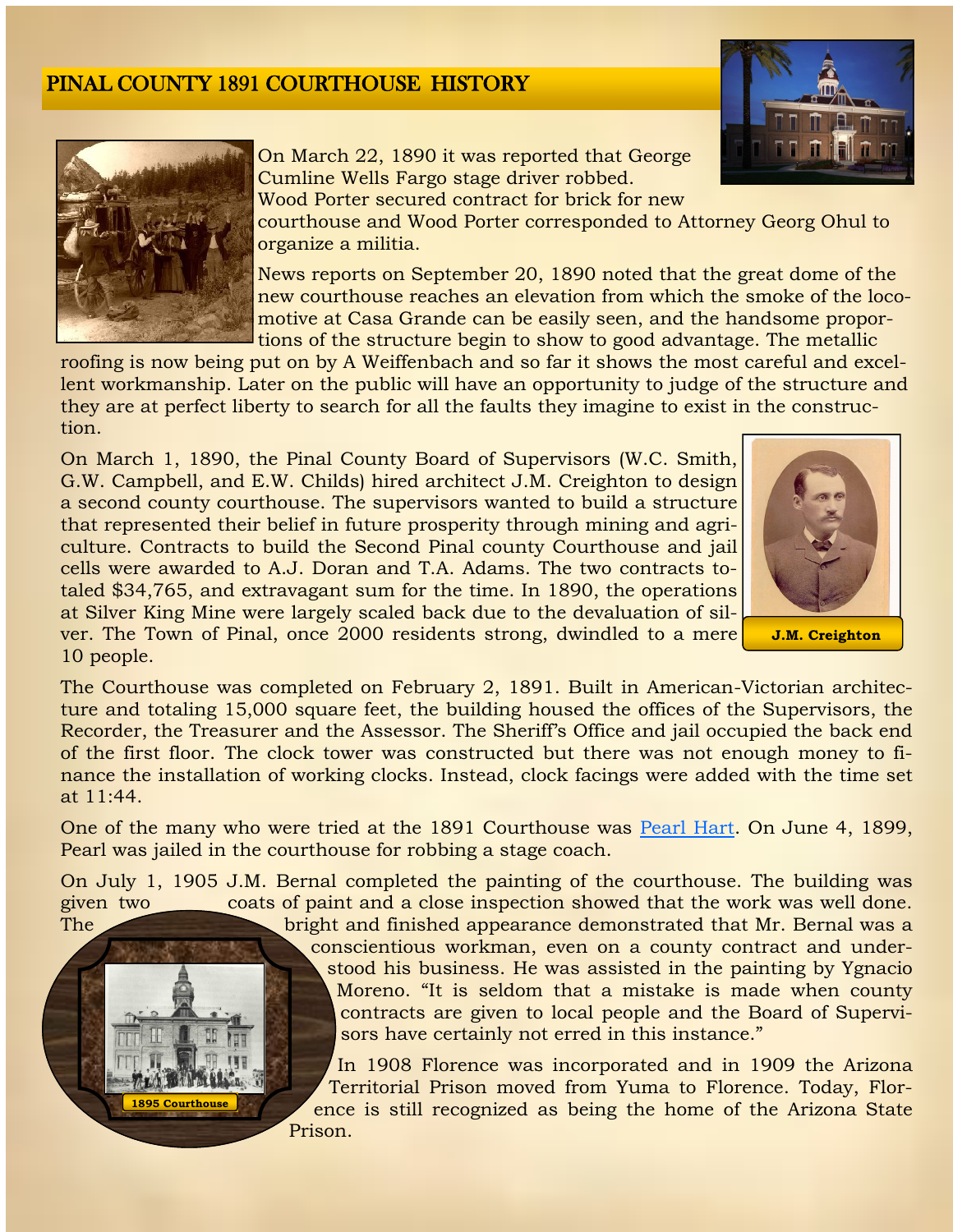

Arizona officially became a state on February 14, 1912. By 1917, the first and only two story additions were made to the northwest and southwest corners of the courthouse transforming the cruciform shaped building to a "T" shape.

In 1925, Ernest W. McFarland was elected Pinal County Attorney. He served in that capacity until 1930.

Pinal County continued to grow and prosper. In 1926, the Coolidge Dam was dedicated, increasing agricultural opportunities in Pinal County. Humorist Will Rogers attended the dedication. He took one look as the Gila River was filling the storage dam and said, "If that



was my lake, I'd mow it."

In 1930 [Eva Dugan](http://www.geocities.ws/epjacobs4/evadugan.htm) received a sanity hearing in the courthouse after being convicted of murder. She was deemed sane and put to death by hanging. Her head came off during the execution. Death by hanging was immediately discontinued. She remains the only woman executed in Arizona. Ernest McFarland served as the attorney for the prosecution.

In 1933 [Winnie Ruth Judd](http://doney.net/aroundaz/celebrity/judd_winnie_ruth.htm) received a sanity hearing in the courthouse after a double murder conviction. She was represented by McFarland. She was deemed insane and was not executed. Her trials and tribulations become a footnote in Arizona political history.



In that same year, the Works Progress Administration, (WPA) labor helped with the first of the 3 single story additions to the courthouse. This addition expanded the northeast edge of the building.



In 1934 McFarland was elected as Pinal County Superior Court Justice. He served in this capacity until 1940. Then in 1940, McFarland was elected to the U.S. Senate, where he authors the "G.I. Bill".

In 1943, the prisoners were moved out of the jail of the courthouse into a new county jail.

In 1952, the Pinal County Board of Supervisors voted to tear down the cupola, as its weight was causing the building to sag.

County residents protested this action and the cupola was saved.

In 1955, McFarland was elected Governor of Arizona.

In 1961, the third Pinal County Courthouse was opened and consisted of some 30,000 square feet.

McFarland was chosen as the Associate Justice of Arizona Supreme Court in 1964. He was elevated to Chief Justice in 1968.

The second courthouse was still in use by county offices and in 1975 a third addition was constructed and spanned the entire length of the north side of the building.